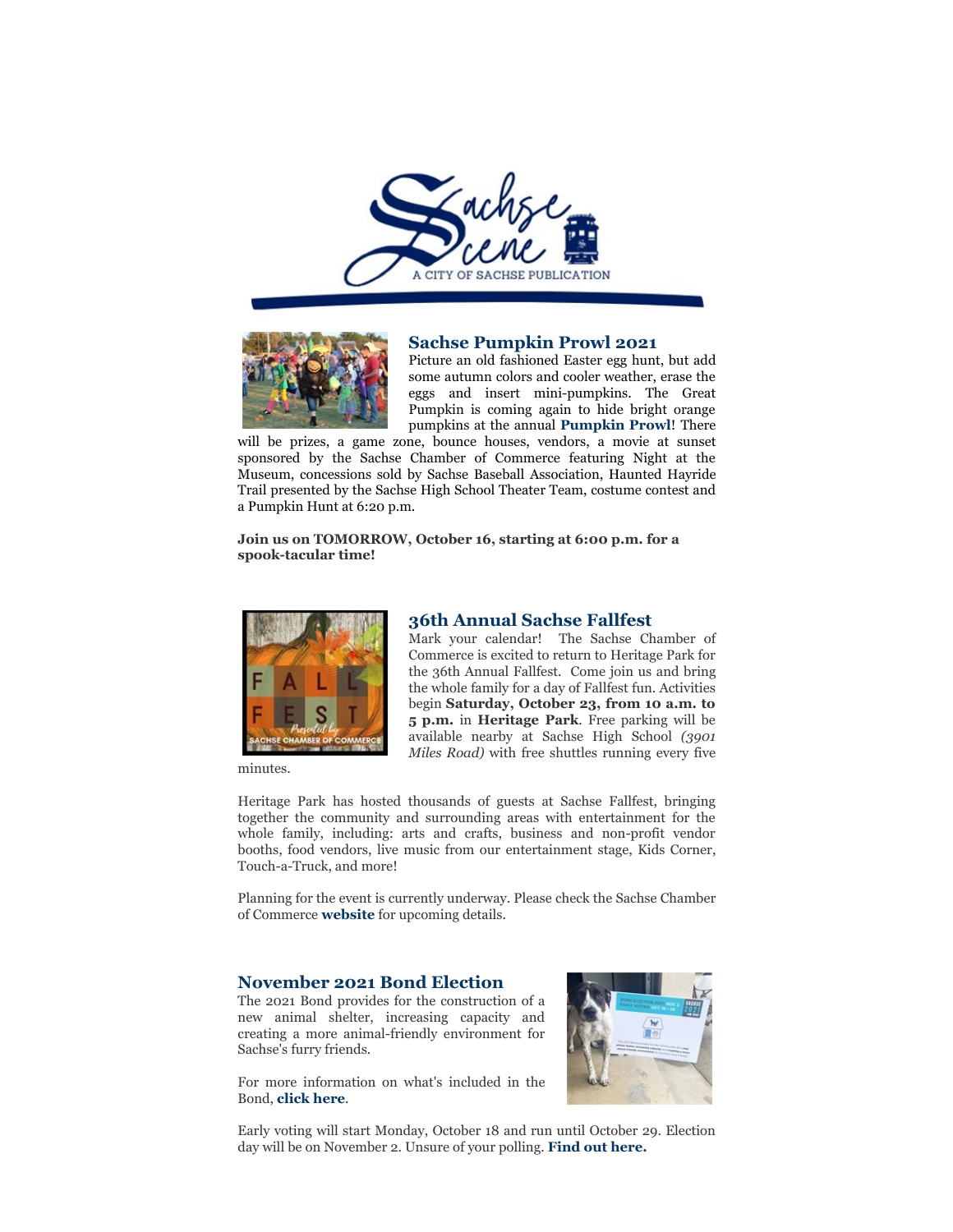# **City Council Meeting**

The Sachse City Council will meet **Monday, October 18.** The workshop will begin at 6:30 p.m. and the regular meeting will begin at 7 p.m. Join us in the Council Chambers at Sachse City Hall *(3815 Sachse Road)* or watch it live online.



To view the meeting agenda or watch the meeting visit: **cityofsachse.com/CityCouncilMeetings**

## **Discover Your Bulk & Brush Collection Day**

The City has new times to set out your bulk trash and brush collection. Bulk trash needs to be placed out no earlier than 48 hours prior to your scheduled collection day. What about brush? It goes out on the Saturday prior to your collection day.

#### **Please Note: no more than 6 cubic yards of brush/bulk are allowed to be out on the curb at one time.**

Not sure about your collection day? Check the interactive map on our bulk trash webpage: www.cityofsachse.com/bulktrash. You'll find information about what is considered bulk trash and the items included in brush.

Confused? Have questions? We're here to help.



### **Sachse's Chart For COVID-19 Info**

Sachse maintains a list of active/recovered patients on its COVID-19 webpage. The chart includes the number of active cases, where the



cases are located by county, the gender of the patients, status of the patients (e.g., hospitalized, self-quarantined) and the number of recovered cases.

# **Sign Up For The Sachse Scene**

The Sachse Scene is a weekly newsletter produced by the City of Sachse. If you want to know more about the latest news and events in Sachse, subscribe to the newsletter by email